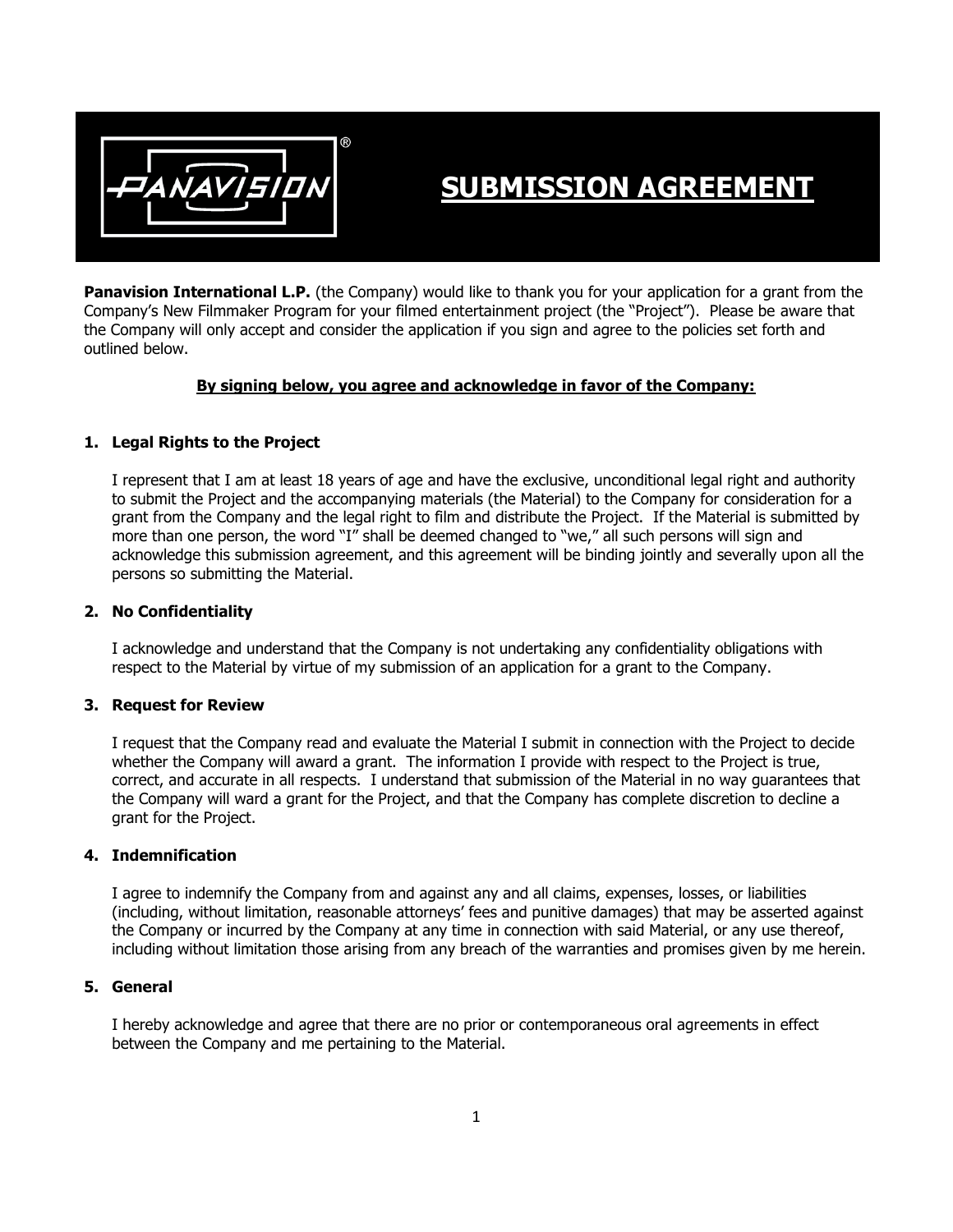Should any provision or part of any provision be void or unenforceable, such provision or part thereof shall be deemed omitted, and this agreement with such provision or part thereof shall remain in full force and effect. This agreement shall be governed by the laws of the state of California applicable to agreements executed and to be fully performed therein.

ACCEPTED AND AGREED BY:

NAME(S)

SIGNATURE(S)

PROJECT NAME

**DATE**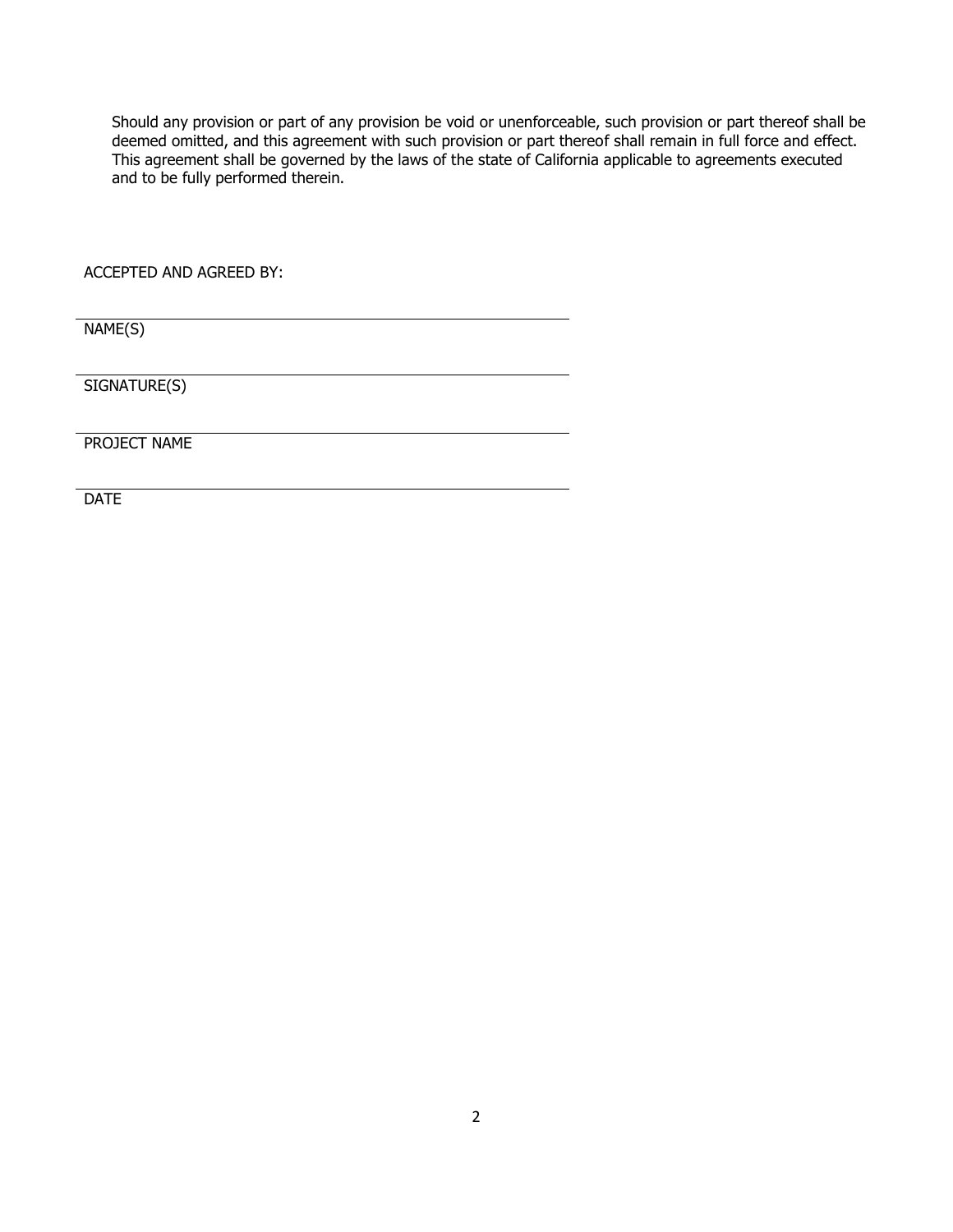

# **TERMS AND CONDITIONS OF GRANTS**

## **Camera Equipment Grants**

- All equipment requests are subject to availability. We will always do our best to provide for the specific creative and technical demands of your project, but cannot guarantee availability of specific cameras, AKS, or optics.
- Anamorphic lenses are not available for NFP projects
- Large format lenses are not available for NFP projects
- Large format cameras with the exception of the Panavision DXL2 are not available for NFP projects

#### **Post-Production Grants**

Post-production grant includes picture finishing with the following services:

- Conform from original camera files up to 12 hours
- QT check for editorial after conform
- All data I/O and data storage associated
- Up to 12 hours of final color correction
- Final color corrected render + archive of that to LTO

The Grant is void in any jurisdiction where it is restricted by law or otherwise prohibited, or if any of the content is restricted or prohibited by applicable law.

As a condition to the grant, you will be requested to sign and deliver to Panavision, Panavision's (and Light Iron's, if applicable) standard terms and conditions or service agreement or any other agreement reasonably necessary or desirable for Panavision (and Light Iron, if applicable) to make available the equipment or services contemplated hereby. Notwithstanding the foregoing, if you are subsequently found ineligible to participate in this Grant for any reason or are unable or unwilling to comply with these terms and conditions and/or any aforementioned agreement, Panavision (and Light Iron, if applicable) may, at their sole discretion, rescind the Grant.

You agree to follow all Panavision (and Light Iron, if applicable) policies, rules and instructions, such as, social distancing, remote communications instead of face-to-face interactions, wearing of masks or personal protection equipment, or any other policies, rules and instructions Panavision (and Light Iron, if applicable) has for you. [Post-production services must be redeemed in either the Los Angeles or New York city Light Iron facilities. Panavision or Light Iron, at their sole discretion, may change the city in which the post-production services may be redeemed. The camera rental package must be redeemed in either Los Angeles or New York city at the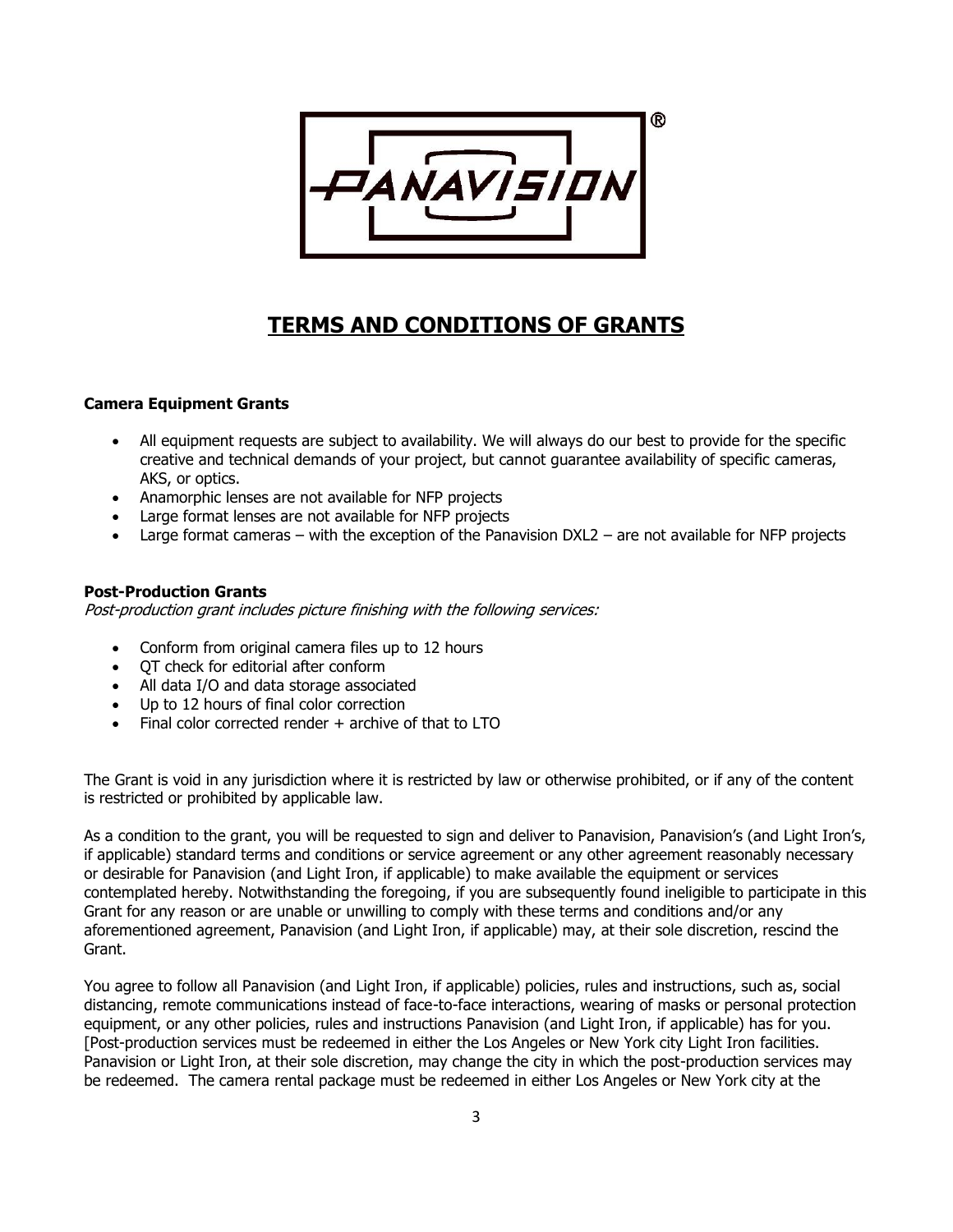Panavision facilities. Panavision, at their sole discretion, may change the city in which the camera package may be redeemed.]

The Grant is not redeemable for cash, credit, or anything else, and may not be used in conjunction with any other offers, awards, discounts, or anything else. The Grant is personal to the applicant, and may not be sold, resold, leased, licensed, rented, traded, auctioned, given away or otherwise assigned or transferred to any other party. This award and any rental equipment and/or post-production services may not be used to film, digitalize, record, capture, create or otherwise have anything to do with pornography, obscenity, defames any person or entity, or is illegal.

You are responsible for all taxes related to the award. You will provide to Panavision your full name, contact info, social security number or tax identification number and mailing address for tax purposes.

Any award of camera rental equipment or post-production services to you shall be for a future project to be recorded, created, and produced entirely in the United States. All awards for camera rental, post-production services or anything else must be redeemed and used entirely in the USA.

The camera rental package is available for timeframes ranging from one weekend to up to four (4) weeks depending on the financial amount of the Grant. The Grant must be redeemed within twenty-four (24) months from the date of the grant / award. For the sake of clarity, all equipment must be redeemed and returned, and all post-productions services must be completed, in either case prior to the date that is 24 months from the date of the Grant.

The award does not cover any shipping costs, nor does it cover the purchase of any expendables. All camera rental packages include lenses and accessories, though substitutions may be made based on availability.

You must obtain insurance that complies with Panavision requirements from an independent insurance agent at least one (1) week prior to the initial prep date. You must provide a certificate of insurance that complies with all Panavision requirements from your insurance provider to Panavision at least one (1) weeks prior to the prep date. Additionally, you are required to make in advance of the rental, a security deposit of \$1,000.00, which amount will be refunded upon the return of all equipment undamaged. You are required to pay a service fee, the amount of which will be determined and based on project.

You hereby grant to Panavision a license to use production and BTS clips and photos for promotional and other purposes and to cooperate with Panavision in its marketing efforts around the New Filmmaker Program by providing interviews and other content.

Any post-production services awarded herein are subject to facility schedule and colorist availability.

The camera rental package is subject to availability.

Things beyond Panavision's (and Light Iron's, if applicable) reasonable control, such as, earthquake, fire, hurricane, flood, tornado, tsunami, weather, natural disaster, terrorist attack, terrorist threat, war, epidemic, pandemic, civil unrest, riot, strike, labor unrest, supply shortage, an act or order of any governmental or judicial authority, including without limitation, an increase in the threat level as determined by the U.S. Department of Homeland Security (or similar U.S. government authority) or anything else beyond Panavision's (and Light Iron's, if applicable) reasonable control may also delay, affect, or change availability of or make unavailable the camera rental package and/or post-production services.

If you are awarded a Grant, you agree to contact Panavision (and Light Iron, if applicable) with as much advance notice as possible to redeem the Grant.